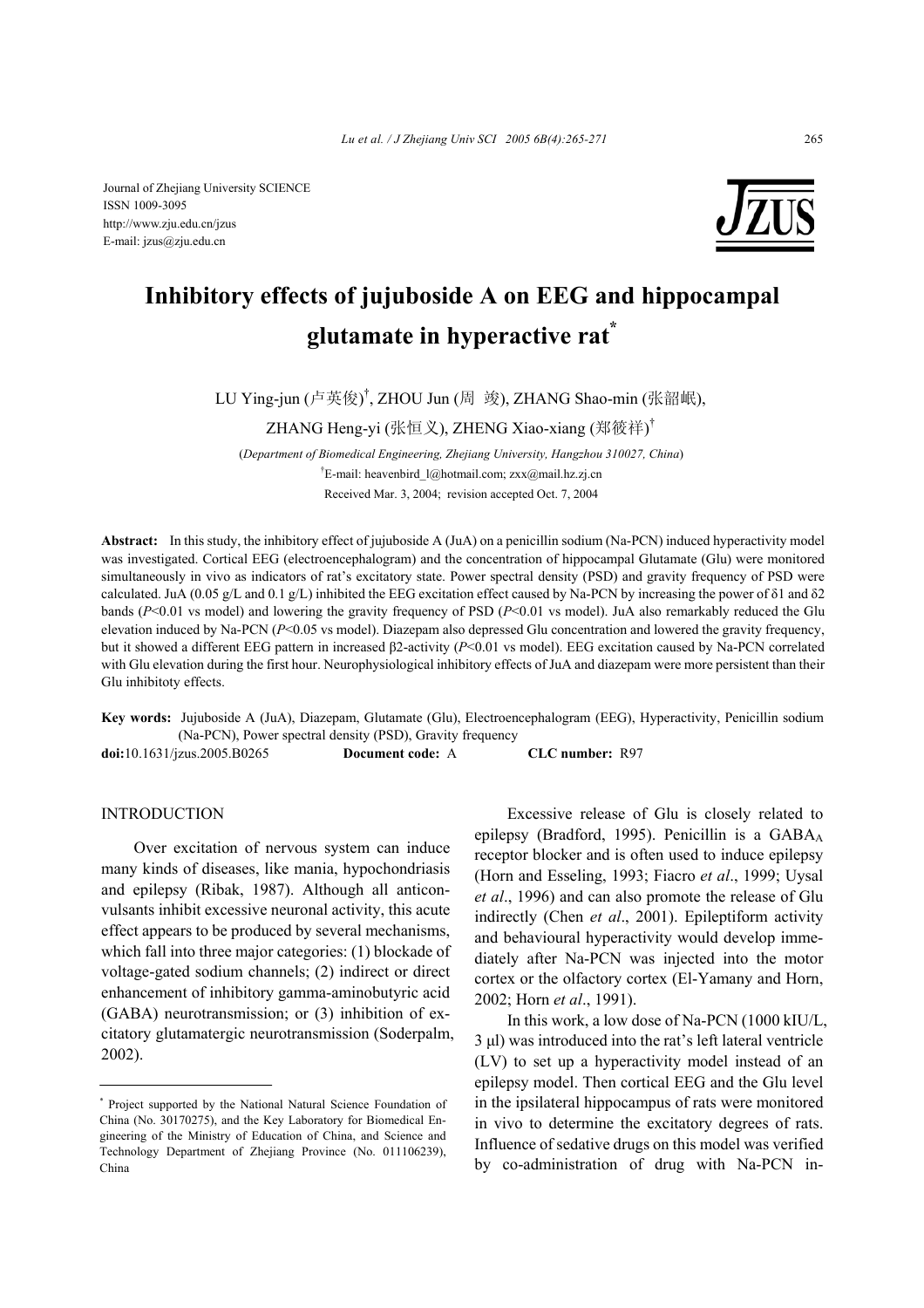tracerebroventricularly (icv). Diazepam, as a commonly used hypnotic, can remarkably inhibit the excitation effect induced by Na-PCN.

JuA is a main component of Jujubogenin extracted from the seed of *Ziziphus jujuba* Mill var *spinosa* (Bunge) Hu ex H F Chou (Rhamnaceae), which is widely used in Chinese traditional medicine for treating insomnia and anxiety (Shou *et al*., 2001). Our previous studies showed that JuA significantly decreased the slopes of excitatory postsynaptic potential (EPSP) and the amplitudes of the population spike (PS) in the first responses of granule cells and significantly decreased EPSP and PS in the responses of CA1 pyramidal cells (Shou *et al*., 2002). And JuA inhibited hippocampus Glu elevation in the first 20 min after its microinjection; and also inhibited the Glu-induced intracellular  $[Ca^{2+}]_i$  increase, which may act through its anti-calmodulin action (Zhang *et al*., 2003). This study, by simultaneous EEG and Glu detection further examined the inhibitory effects of JuA on cortical EEG and hippocampal Glu of rats during the whole hour after icv drug administration, intended to explore the neurophysiological and neurochemical acting process of drugs simultaneously and the relation between EEG signals and Glu levels. The differences between the inhibitory effects of diazepam and JuA on EEG and Glu were also examined.

#### MATERIALS AND METHODS

#### **Animals and chemicals**

Experiments were performed on adult male Sprague-Dawley rats, obtained from Zhejiang Center of Laboratory Animals (Grade II, Certificate No. 2001001), weighing 240~300 g. JuA (purity 99%) was provided by the National Institute for the Control of Pharmaceutical and Biological Products; o-phthaldialdehyde and β-mercaptoethanol were obtained from Sigma; Urethane, penicillin sodium, diazepam injection solution and phenobarbital injection solution from China Medical Bioproducts Co.

## **Surgery**

The rats were anaesthetized with urethane (1.25 g/kg, i.p.). Stainless steel electrodes were positioned epidurally on sensorimotor cortical areas for EEG recording. Intracerebral guide cannulas (BAS MD-2251, USA) were also implanted in advance to guide and secure probes. Bregma coordinates for EEG electrodes were *AP*=+1.2, *L*=±4.5, *H*=0; coordinates for hippocampus were *AP*=−5.8, *L*=+5.0, *H*=−3.0; coordinates for LV were *AP*=−0.8, *L*= +1.5, *H*=−3.5. Reference electrode was positioned epidurally on cerebellum (*AP*=−10, *L*=0, *H*=0). The guide canulla and electrodes were fixed to the skull with stainless steel screws and dental cement. The placement of the probes in the lateral ventricle and hippocampus is shown in Fig.1.



**Fig.1 (a) Schematic coronal section of the rat brain (bregma=***P*−**0.8) illustrating the placement of the infusion probe in the lateral ventricle; (b) Schematic coronal section of the rat brain (bregma=***P*−**5.8) illustrating the placement of the microdialysis probe in hippocampus** 

## **EEG recording and signal processing**

Five days was allowed for recovery. After settlement of the microdialysis probe and infusion probe (BAS MD-2252), a recording cable was connected to the EEG electrodes. EEG signals were amplified with a low-pass 100 Hz filter, digitized at 400 Hz by a PowerLab/4SP system (AD Instruments) with 12-bit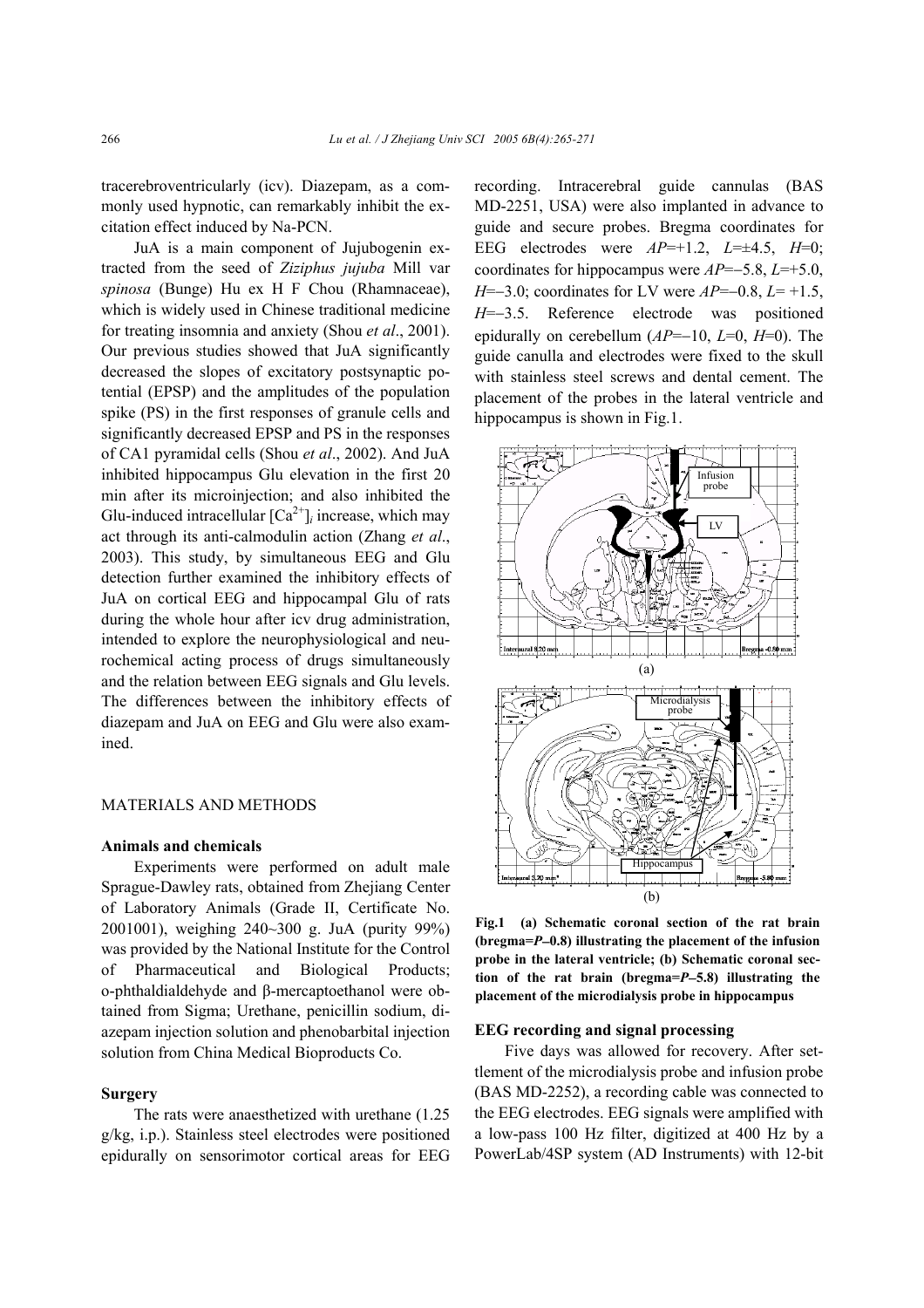A/D, then were displayed and stored in a PC using the Chart program. These signals were re-filtered by an 8th order low-pass digital Butterworth filter with cut-off frequency of 40 Hz. Then the EEG data were analysed with a 4096-point, commonly used FFT algorithm, in 10 s epochs. This analysis was performed by a software designed by ourselves, which analysed 10 s epochs of data every 2 min (Su *et al*., 2003). Data were averaged during the total 20 min EEG simultaneously sampled with the collection of dialysate. Six frequency bands were used in analyses: *δ*2 (0.5−2 Hz), *δ*1 (2−4 Hz), *θ* (4−7.5 Hz), *α* (7.5−13.5 Hz), *β*1 (13.5−20 Hz) and *β*2 (20−30 Hz), absolute power spectrum density (PSD) in each of these frequency bands and gravity frequency of total bands were evaluated. Fig.2 is an example of the calculated results of a randomly chosen EEG signal segment.



## **Fig.2 (a) A randomly chosen EEG signal segment; (b) PSD of the chosen EEG segment; (c) Histogram of PSD in six frequency bands**

#### **Microdialysis procedure**

Microdialysis probe (BAS, MD-2204, 4 mm membrane) was inserted 120 min for equilibration before the experiment. Each experiment was processed by perfusing the probe with artificial cerebrospinal fluid (ACSF=126 mmol/L NaCl, 27.5 mmol/L NaHCO<sub>3</sub>, 2.4 mmol/L KCl, 5 mmol/L KH<sub>2</sub>PO<sub>4</sub>, 5 mmol/L Na<sub>2</sub>HPO<sub>4</sub>, 0.5 mmol/L Na<sub>2</sub>SO<sub>4</sub>, 0.82 mmol/L  $MgCl<sub>2</sub>·6H<sub>2</sub>O$ , 1.1 mmol/L CaCl<sub>2</sub>·2H<sub>2</sub>O, 5 mmol/L glucose, and  $pH$  7.4) at flow rate of 1  $\mu$ l/min. Samples were manually collected (20  $\mu$ l of dialysate per sample).

## **Estimation of Glu in the dialysates**

The commonly used o-phthaldialdehyde (OPA)-β-mercaptoethanol precolumn derivatization, reversed-phase gradient elution and fluorescence detection (RF) method was modified and applied (Begley *et al*., 1994; Ye, 1988). The HPLC (Shimadzu-10AVP, Japan) employed two mobile phases: (1) buffer  $(0.1 \text{ mol/L KH}_2PO_4$ , adjusted to pH 6.60): methanol=65:35, v/v; (2) buffer (ibid): methanol= 10:90, v/v. Separation was achieved on a C18 column (Hypersil, BDS, 5  $\mu$ m, 4.0×200 mm). Each dialysate sample (20  $\mu$ l) and 10  $\mu$ l OPA derivating fluid were allowed to react for 1 min at room temperature before being injected onto the column through a 20 µl sample loop. The flow rate was 1 ml/min; EX: 357 nm; EM: 455 nm. The recovery of Glu was  $(105\pm9.8)\%$ . In the range of 0.625~40 µmol/L, Glu concentration was linearly related with the peak area (*r*=0.9988). The detection limit for Glu in the dialysate was approximately 1 pmol/sample.

#### **Hyperactivity model and its applications**

The rats were randomly assigned to five groups: control group (solvent: ACSF), Na-PCN model group (1000 kIU/L Na-PCN), DZ group (0.1 g/L diazepam  $+1000$  kIU/L Na-PCN), JuA1 group  $(0.05 \text{ g/L}$  JuA+ 1000 kIU/L Na-PCN) and JuA2 group (0.1 g/L JuA+ 1000 kIU/L Na-PCN). In each group, six rats were studied.

Subsequently, samples were collected at 20 min intervals and the first sample collected after equilibration served as Glu baseline levels. At the beginning of the second stage, through the infusion probe placed in the LV, each rat was injected with 3 µl relevant drugs according to its group. Dialysates and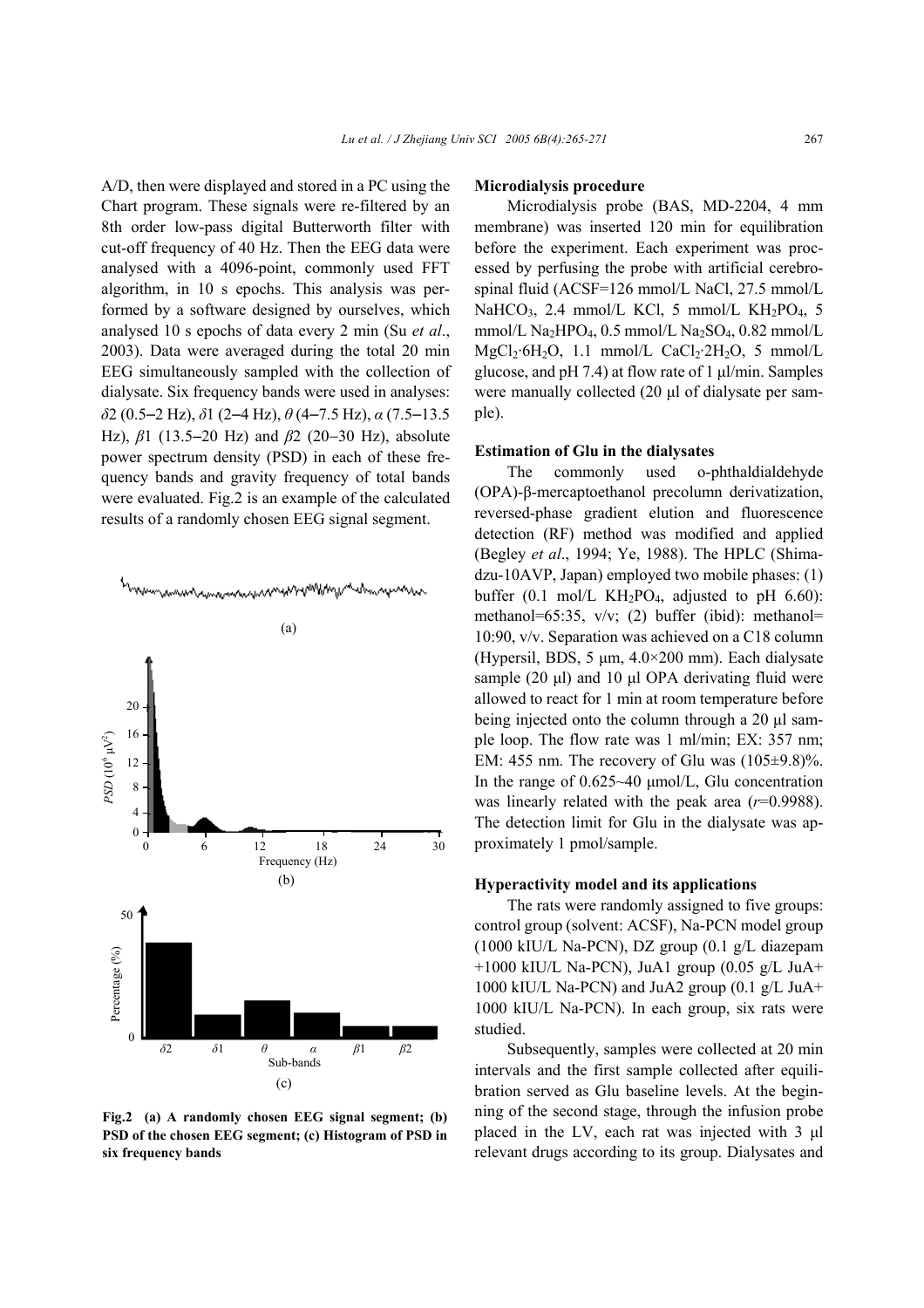cortical EEG every 20 min in the first hour after microinjection of relevant drugs were analysed to evaluate the effects of the various drugs. The signs "-1", "-2" and "-3" represent the first, second and third 20 min after drug administration. For example, JuA1-1 means the first 20 min after icv drug injection in JuA1 group.

#### **Histology and statistical analysis**

Following completion of experiments, the rats were euthanized with urethane overdose and decapitated. The brains were cut into slices 50 µm wide by freezing-microtome (Microm, HM505E) and probe placements were verified for data presented in this study. Data presented as mean±*SD*. Statistical significance was evaluated with Student's *t*-test (*P*<0.05).

## RESULTS

# **Effects of diazepam and JuA on EEG changes induced by Na-PCN**

Every segment of 20 min cortical EEG signals of the corresponding dialysate was analyzed. The typical EEG signals in ACSF, Na-PCN, DZ, JuA1 and JuA2 groups are shown in Fig.3.

Analysis of the ipsilateral cortical EEG showed that when Na-PCN was applied, PSD in *δ*2 and *δ*1 bands decreased significantly; for example, the decreases in  $\delta$ 2 and  $\delta$ 1 bands were 0.17 dB and 0.14 dB in the first 20 min (*P*<0.01, Table 1). The gravity frequency of PSD increased from 6.50 Hz to 7.33 Hz (*P*<0.01) in the first 20 min after Na-PCN administration, then decreased to 6.97 Hz in the third 20 min (Table 1).

Analysis of the ipsilateral cortical EEG of diazepam group showed that PSD in *δ*2, *δ*1, *θ*, *β*1 and *β*2 bands all increased significantly compared with Na-PCN group; but the increases in low frequency bands *δ*2 (0.43 dB), *δ*1 (0.53 dB) and *θ* (0.33 dB) were greater than the increases in high frequency bands *α* (0.31 dB), *β*1 (0.26 dB) and *β*2 (0.09 dB) (DZ-1 for example, *P*<0.01, Table 1). At the same time, the gravity frequency of PSD decreased from 7.33 Hz to 6.18 Hz (*P*<0.01) in the first 20 min after diazepam administration; then it decreased to 5.95 Hz in the second 20 min and increased to 6.05 Hz in the last 20 min (Table 1).





**Fig.3 The rat cortical EEG signals of 10 s segments in the first 20 min after administration of different drugs**  (a) ACSF; (b) Na-PCN; (c) DZ; (d) JuA1; (e) JuA2

Analysis of the ipsilateral cortical EEG of JuA group showed that PSD in low frequency bands *δ*2 and *δ*1 increased significantly compared with Na-PCN group; for example, *δ*2 increased 0.41 dB, *δ*1 increased 0.40 dB in JuA1-1; *δ*2 increased 0.38 dB, *δ*1 increased 0.39 dB in JuA2-1 (*P*<0.01, Table 2). Different from diazepam, JuA did not increase the PSD in high frequency bands *β*2 of 20−30 Hz (Table 2) and the increases in *β*1 and *α* were minor (*P*<0.01 vs DZ group). At the same time, the gravity frequency of PSD decreased significantly (*P*<0.01) during the whole hour after JuA1 and JuA2 administration (*P*<0.01, Table 2).

## **Effects of diazepam and JuA on Glu elevation induced by Na-PCN**

The mean concentration of baseline Glu was 6.69±2.7 µmol/L. In model group, hippocampal Glu level was greatly elevated to 153% in the first 20 min compared with its baseline (*P*<0.05 vs control group), 196% in the second 20 min (*P*<0.05) and 120% in the third 20 min (*P*>0.05) (Fig.4). Accompanied by the increase of hippocampal Glu, rats were found in an over excitation state, beard erect and muscle tensed.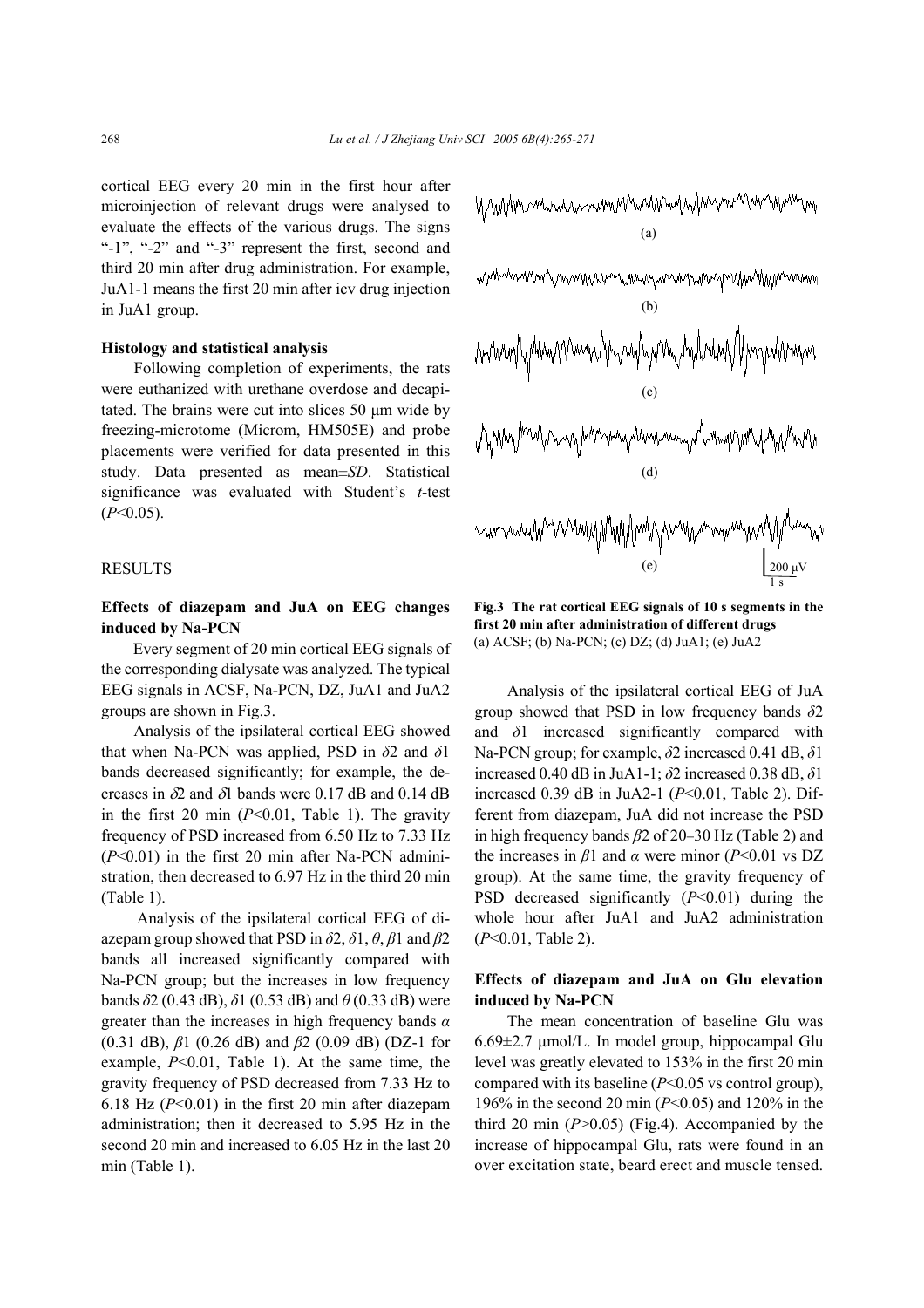**Table 1 The influence of diazepam (0.1 g/L) on Na-PCN (1000 kIU/L) induced cortical EEG power spectrum density (PSD) changes in six sub-bands and the gravity frequency of the total PSD (***n***=6)** 

| Group                                        | Baseline        | <b>ACSF</b>     | Na-PCN-1                     | $Na-PCN-2$                   | $Na-PCN-3$                   | $DZ-1$                       | $DZ-2$                       | $DZ-3$                       |  |  |  |
|----------------------------------------------|-----------------|-----------------|------------------------------|------------------------------|------------------------------|------------------------------|------------------------------|------------------------------|--|--|--|
| Log(Power) (Log( $\mu$ V <sup>2</sup> ), dB) |                 |                 |                              |                              |                              |                              |                              |                              |  |  |  |
| $\delta$ 2                                   | $6.65 \pm 0.30$ | $6.60 \pm 0.23$ | $6.48 \pm 0.20^c$            | $6.43 \pm 0.29$ <sup>c</sup> | $6.55 \pm 0.29$              | $6.91 \pm 0.30^{\text{t}}$   | $6.91 \pm 0.33$ <sup>f</sup> | $6.96 \pm 0.31$ <sup>t</sup> |  |  |  |
| $\delta$ 1                                   | $6.56 \pm 0.29$ | $6.52 \pm 0.25$ | $6.42 \pm 0.22^b$            | $6.42 \pm 0.28$ <sup>c</sup> | $6.52 \pm 0.31$              | $6.95 \pm 0.31$ <sup>f</sup> | $6.88 \pm 0.38$ <sup>f</sup> | $6.99 \pm 0.31$ <sup>f</sup> |  |  |  |
| $\theta$                                     | $6.76 \pm 0.30$ | $6.68\pm0.28$   | $6.70 \pm 0.18$              | $6.67\pm0.24$                | $6.76 \pm 0.26$              | $7.03 \pm 0.21$ <sup>f</sup> | $7.00 \pm 0.31$ <sup>f</sup> | $7.09 \pm 0.22$ <sup>f</sup> |  |  |  |
| $\alpha$                                     | $6.57\pm0.32$   | $6.47\pm0.26$   | $6.55 \pm 0.22$              | $6.52 \pm 0.29$              | $6.63 \pm 0.28$ <sup>c</sup> | 6.86 $\pm$ 0.26 <sup>t</sup> | $6.81 \pm 0.33$ <sup>f</sup> | $6.91 \pm 0.27$ <sup>f</sup> |  |  |  |
| $\beta$ 1                                    | $6.22 \pm 0.22$ | $6.18\pm0.22$   | $622\pm0.15$                 | $6.21 \pm 0.20$              | $6.26 \pm 0.22^b$            | $6.48\pm0.26$ <sup>t</sup>   | $6.41\pm0.26$ <sup>t</sup>   | $6.50\pm0.28$ <sup>f</sup>   |  |  |  |
| $\beta$ 2                                    | $6.09\pm0.13$   | $6.10 \pm 0.13$ | $613\pm0.13$                 | $6.09 \pm 0.13$              | $6.11\pm0.12$                | $6.22 \pm 0.22$ <sup>f</sup> | $6.20 \pm 0.18$ <sup>f</sup> | 6.22 $\pm$ 0.17 <sup>t</sup> |  |  |  |
| Gravity frequency (Hz)                       |                 |                 |                              |                              |                              |                              |                              |                              |  |  |  |
|                                              | $6.36 \pm 1.16$ | $6.50 \pm 0.77$ | $7.33 \pm 0.78$ <sup>c</sup> | $7.32 \pm 0.84$ <sup>c</sup> | 6.97 $\pm$ 0.74 $\rm{c}$     | $6.18 \pm 0.88$ <sup>t</sup> | $5.95 \pm 0.81^{\text{T}}$   | $6.05 \pm 0.69$ <sup>t</sup> |  |  |  |

*b* $P$ <0.05 vs ACSF;  $P$ <0.01 vs ACSF;  $P$ <0.01 vs Na-PCN Model; DZ-1 to Na-PCN-1, DZ-2 to Na-PCN-2, DZ-3 to Na-PCN-3. The signs "-1", "-2" and "-3" represent the first, second and third 20 min after drug administration

**Table 2 The influence of JuA1 (0.05 g/L) and JuA2 (0.1 g/L) on Na-PCN (1000 kIU/L) induced cortical EEG power spectrum density (PSD) changes in six sub-bands and the gravity frequency of the total PSD (***n***=6)** 

| Group                  | $JuA1-1$                                     | $JuA1-2$                     | $JuA1-3$                     | $JuA2-1$                     | $JuA2-2$                     | $JuA2-3$                     |  |  |
|------------------------|----------------------------------------------|------------------------------|------------------------------|------------------------------|------------------------------|------------------------------|--|--|
|                        | Log(Power) (Log( $\mu$ V <sup>2</sup> ), dB) |                              |                              |                              |                              |                              |  |  |
| $\delta$ 2             | $6.89 \pm 0.32$ <sup>f</sup>                 | $6.82 \pm 0.29$ <sup>f</sup> | $6.89 \pm 0.27$ <sup>f</sup> | $6.86 \pm 0.27$ <sup>f</sup> | $6.83 \pm 0.27$ <sup>f</sup> | $6.87 \pm 0.31$ <sup>f</sup> |  |  |
| $\delta$ 1             | $6.82 \pm 0.30$ <sup>f</sup>                 | $6.75 \pm 0.33$ <sup>f</sup> | $6.88 \pm 0.26$ <sup>f</sup> | $6.81 \pm 0.31$ <sup>f</sup> | $6.75 \pm 0.33$ <sup>f</sup> | $6.87 \pm 0.29$ <sup>f</sup> |  |  |
| $\theta$               | $6.90 \pm 0.23$ <sup>f</sup>                 | $6.90 \pm 0.22$ <sup>f</sup> | $6.97 \pm 0.26$ <sup>f</sup> | $6.94 \pm 0.28$ <sup>b</sup> | $6.87 \pm 0.23$ <sup>f</sup> | $6.95 \pm 0.21$ <sup>f</sup> |  |  |
| $\alpha$               | $6.74 \pm 0.24$ <sup>f</sup>                 | $6.68 \pm 0.34$ <sup>f</sup> | $6.80 \pm 0.22$ <sup>f</sup> | $6.72 \pm 0.34$ <sup>f</sup> | $6.65 \pm 0.36^b$            | $6.76 \pm 0.22$ <sup>f</sup> |  |  |
| $\beta$ 1              | $6.33 \pm 0.20$ <sup>f</sup>                 | $6.30 \pm 0.17$ <sup>f</sup> | $6.39 \pm 0.22$ <sup>f</sup> | $6.34 \pm 0.19$ <sup>f</sup> | $6.27 \pm 0.19$              | $6.35 \pm 0.15^b$            |  |  |
| $\beta$ 2              | $6.13 \pm 0.13$                              | $6.12 \pm 0.13$              | $6.15 \pm 0.17$              | $6.17 \pm 0.16$              | $6.11 \pm 0.14$              | $6.15 \pm 0.11$              |  |  |
| Gravity frequency (Hz) |                                              |                              |                              |                              |                              |                              |  |  |
|                        | $5.68 \pm 1.18$ <sup>f</sup>                 | 5.69 $\pm$ 1.09 <sup>f</sup> | $5.92 \pm 0.82$ <sup>f</sup> | $5.92 \pm 0.77$ <sup>f</sup> | $5.73 \pm 0.93$ <sup>f</sup> | $5.87 \pm 0.97$ <sup>f</sup> |  |  |

b *P*<0.05 vs Na-PCN Model; <sup>f</sup> *P*<0.01 vs Na-PCN Model; JuA1-1, JuA2-1 to Na-PCN-1, JuA1-2, JuA2-2 to Na-PCN-2, JuA1-3, JuA2-3 to Na-PCN-3; Data of ACSF and Na-PCN group are presented in Table 1. The signs "-1", "-2" and "-3" represent the first, second and third 20 min after drug administration





Values are means $\pm SD$ ,  $n=6$ ;  $P<0.05$  vs ACSF;  ${}^{#}P<0.05$  vs Na-PCN Model. JuA1-1, JuA2-1 and DZ-1 to Na-PCN-1, JuA1-2, JuA2-2 and DZ-2 to Na-PCN-2, JuA1-3, JuA2-3 and DZ-3 to Na-PCN-3. The signs "-1", "-2" and "-3" represent the first, second and third 20 min after drug administration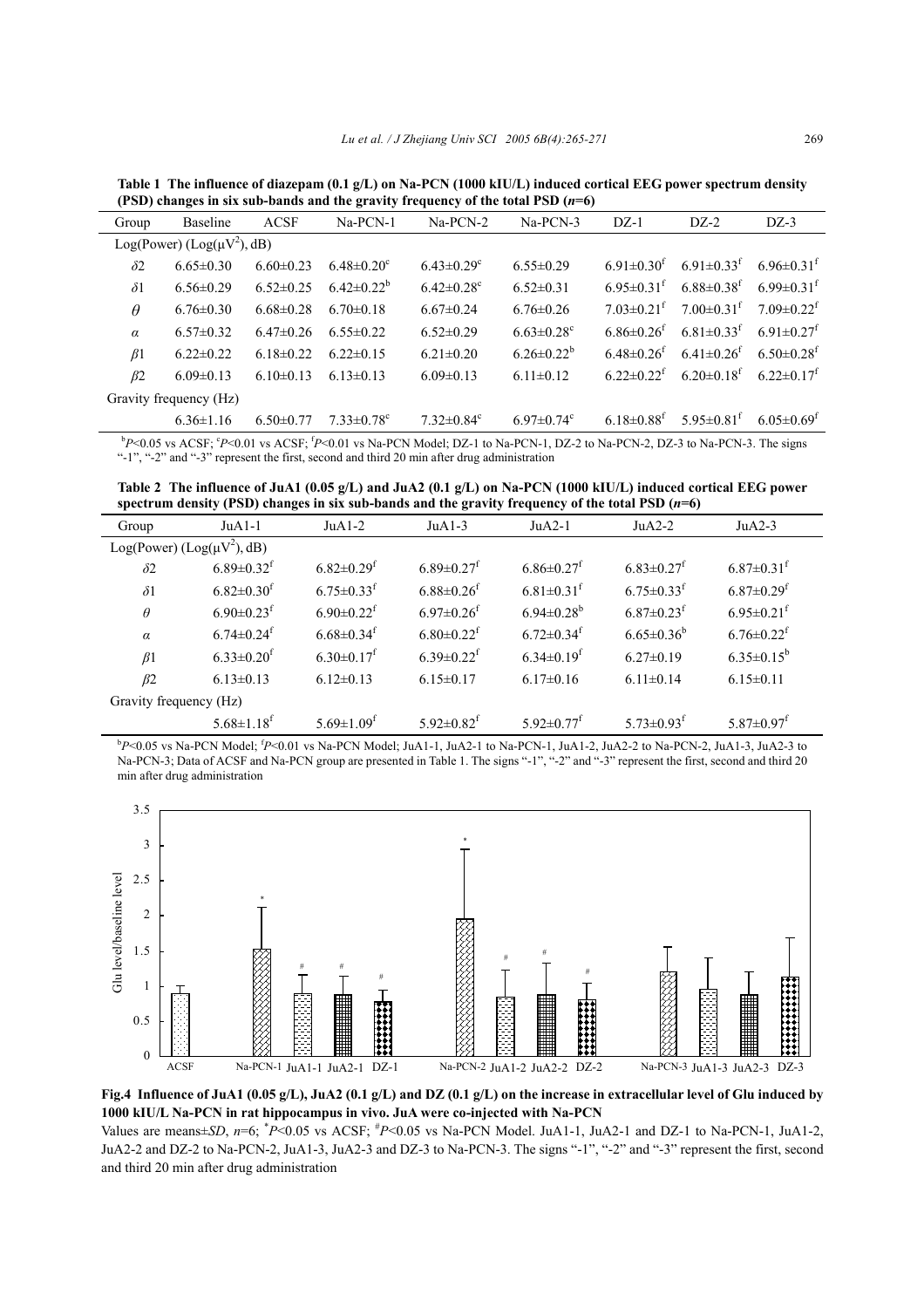When 0.1 g/L diazepam was co-injected into the LV with Na-PCN, the increase of hippocampal Glu was inhibited. The Glu concentrations were 0.78±0.16 and  $0.82\pm0.23$  times baseline in the first two 20 min (*P*<0.05 vs Na-PCN-1 and Na-PCN-2 respectively, Fig.4). Diazepam inhibited the excitatory effect of Na-PCN completely by reducing Glu level below its baseline at this stage. When 0.05 g/L or 0.1 g/L JuA was co-injected into the LV with Na-PCN, the increase of hippocampal Glu was inhibited. In 0.05 g/L JuA (JuA1) group, the Glu concentrations decreased 41.8% (*P*<0.05), 57.0% (*P*<0.05) and 20.5% (*P*>0.05) compared with Na-PCN group respectively in three time courses (Fig.4). In 0.1  $g/L$  JuA (JuA2) group, the Glu concentrations decreased 43.1% (*P*<0.05), 54.9% (*P*<0.05) and 27.2% (*P*>0.05) compared with Na-PCN group respectively in three time courses (Fig.4). In diazepam and JuA group, when drug was injected, rats got very excited for the first several minutes, indicating an over excitation state; right after that, inhibition appeared and the rats became drowsy.

#### DISCUSSION

We studied the effects of Na-PCN on cortical EEG and hippocampal Glu, and examined the effects of diazepam and JuA on Na-PCN induced over excitation by hippocampal Glu and cortical EEG simultaneous detection and PSD analysis.

Our results showed that 1000 kIU/L Na-PCN induced hyperactivity in rats by greatly increasing Glu level in hippocampus and enhancing the gravity frequency of power spectra density. This change of gravity frequency was mainly due to the power decrease in low frequency bands *δ*2 and *δ*1. Glu remained at a high level in the first two 20 min after Na-PCN administration, then declined in the third 20 min. This tendency was well reflected in the EEG power spectra density. The PSD of low frequency bands *δ*2 and *δ*1 deceased remarkably in the first two 20 min, then rose to their control level in the third 20 min. The corelation between cortical EEG and hippocampal Glu can help us to understand more deeply the mechanism of excitatory effects of Na-PCN on central nervous system.

Furthermore, we observed that diazepam (0.1 g/L) could inhibit the hyperactivity induced by Na-PCN and effectively reduced the induced elevation of hippocampal Glu. It is known that benzodiazepine receptor and GABAA receptor compose a benzodiazepine-GABA receptor-ionophore complex. A variety of centrally acting anxiolytic, depressant and anticonvulsant drugs bind to one of the sites in the complex and modulate the binding of ligands at the other sites (Ticku, 1983). As a benzodiazepine, diazepam may reduce Glu indirectly by potentiating GABA ergic neurotransmission at GABAA receptors via a modulatory binding site. When two different concentrations of JuA were respectively co-injected with Na-PCN, the increase in extracellular levels of Glu was also inhibited. Diazepam (0.05 g/L JuA and 0.1 g/L JuA) inhibited Glu significantly  $(P<0.05)$  in the first two 20 min after Na-PCN administration, then their Glu-inhibition effect was depressed in the next 20 min. However, in EEG analysis, the inhibition effects, including *δ*2, *δ*1, *θ* enhancement and gravity frequency decline, continued in the next 20 min. This phenomenon suggested that the neural electrophysiology inhibitory effect of these two sedative drugs was more persistent than their Glu inhibitoty effect. Investigation on the corelation between EEG signals and other neurotransmitters, like NE, DA and 5-HT, will help to shed more light on the action mechanism of diazepam and JuA.

Although both diazepam and JuA greatly reduced the gravity frequency of PSD, their influence on specific frequency bands was quite different. Diazepam greatly increased power spectra density in all *δ*2, *δ*1, *θ*, *β*1 and *β*2 bands, but JuA (0.05 g/L and 0.1 g/L) did not increase power spectra density in *β*2 band, and the increase in *β*1 was minor. It was reported that though being a sedative, diazepam increases high frequency  $\beta$  acticity in EEG, as confirmed in this experiment (Marijtje *et al*., 2000). This increase of *β* activity implies that some special neurons of rat cortex were excited though generally the brain was in an inhibitory condition. The possibility of EEG *β* activity enhancement related to the side effect of diazepam had been discussed (Kozhechkin, 2003). To verify it, further study is needed to be done, which may help to reveal more implicit advantages of the Chinese medicine JuA over diazepam.

Na-PCN is an agitator always used to increase the combination of transmitter-receptor of Glu on postsynaptic membrane and result in the calcium ion